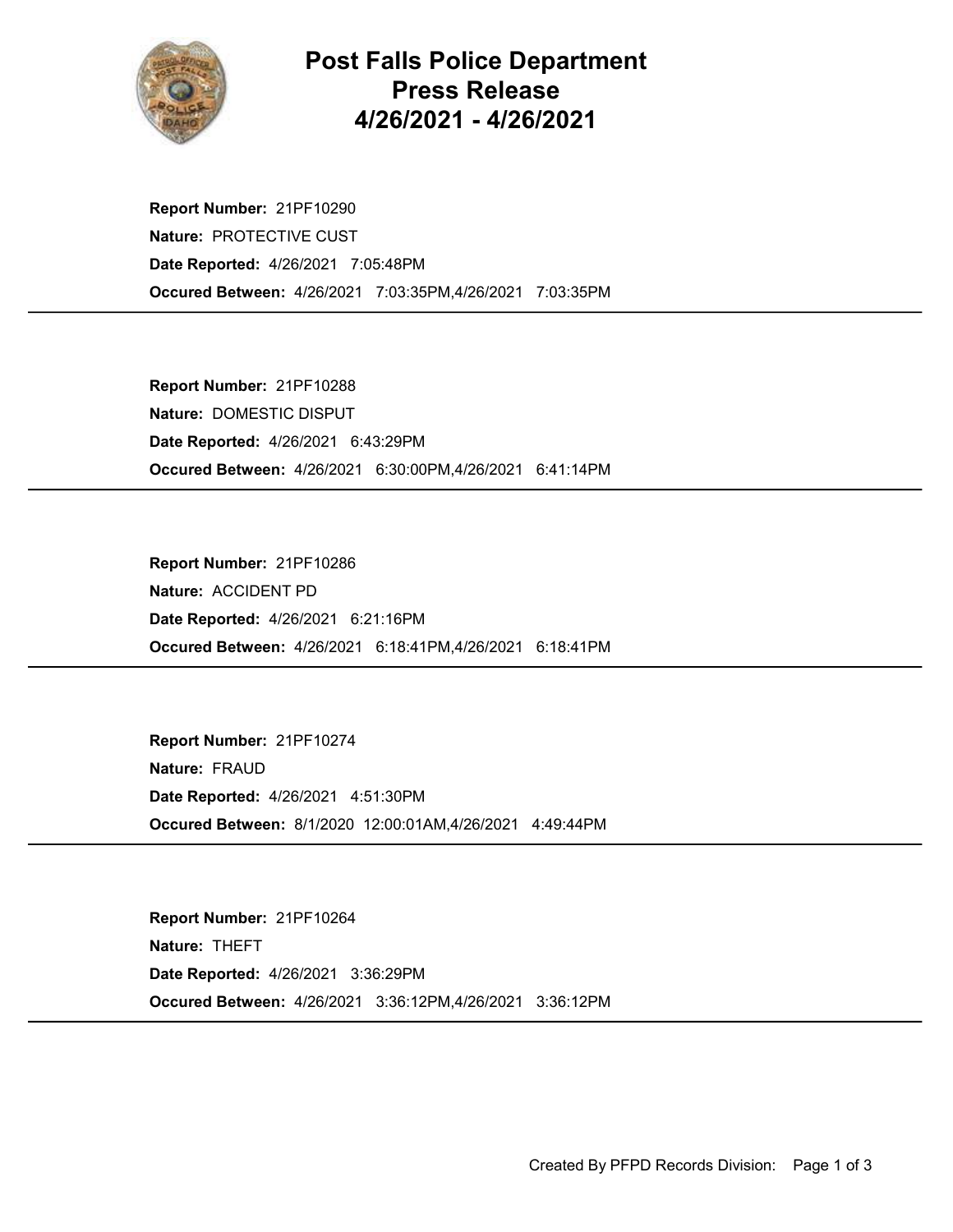Occured Between: 4/26/2021 2:04:04PM,4/26/2021 2:04:04PM Report Number: 21PF10253 Nature: FOUND PROPERTY Date Reported: 4/26/2021 2:06:51PM

Occured Between: 4/26/2021 2:02:40PM,4/26/2021 2:02:40PM Report Number: 21PF10252 Nature: TOBACCO PROBLEM Date Reported: 4/26/2021 2:03:31PM

Occured Between: 4/26/2021 12:41:01PM,4/26/2021 12:41:01PM Report Number: 21PF10247 Nature: TOBACCO PROBLEM Date Reported: 4/26/2021 12:41:51PM

Occured Between: 4/26/2021 10:28:12AM,4/26/2021 10:28:12AM Report Number: 21PF10235 Nature: ANIMAL VICIOUS Date Reported: 4/26/2021 10:30:21AM

Occured Between: 4/26/2021 9:17:23AM,4/26/2021 9:17:23AM Report Number: 21PF10225 Nature: TOBACCO PROBLEM Date Reported: 4/26/2021 9:18:59AM

Occured Between: 4/24/2021 11:00:00AM,4/26/2021 8:45:44AM Report Number: 21PF10222 Nature: MAL INJURY Date Reported: 4/26/2021 8:46:47AM